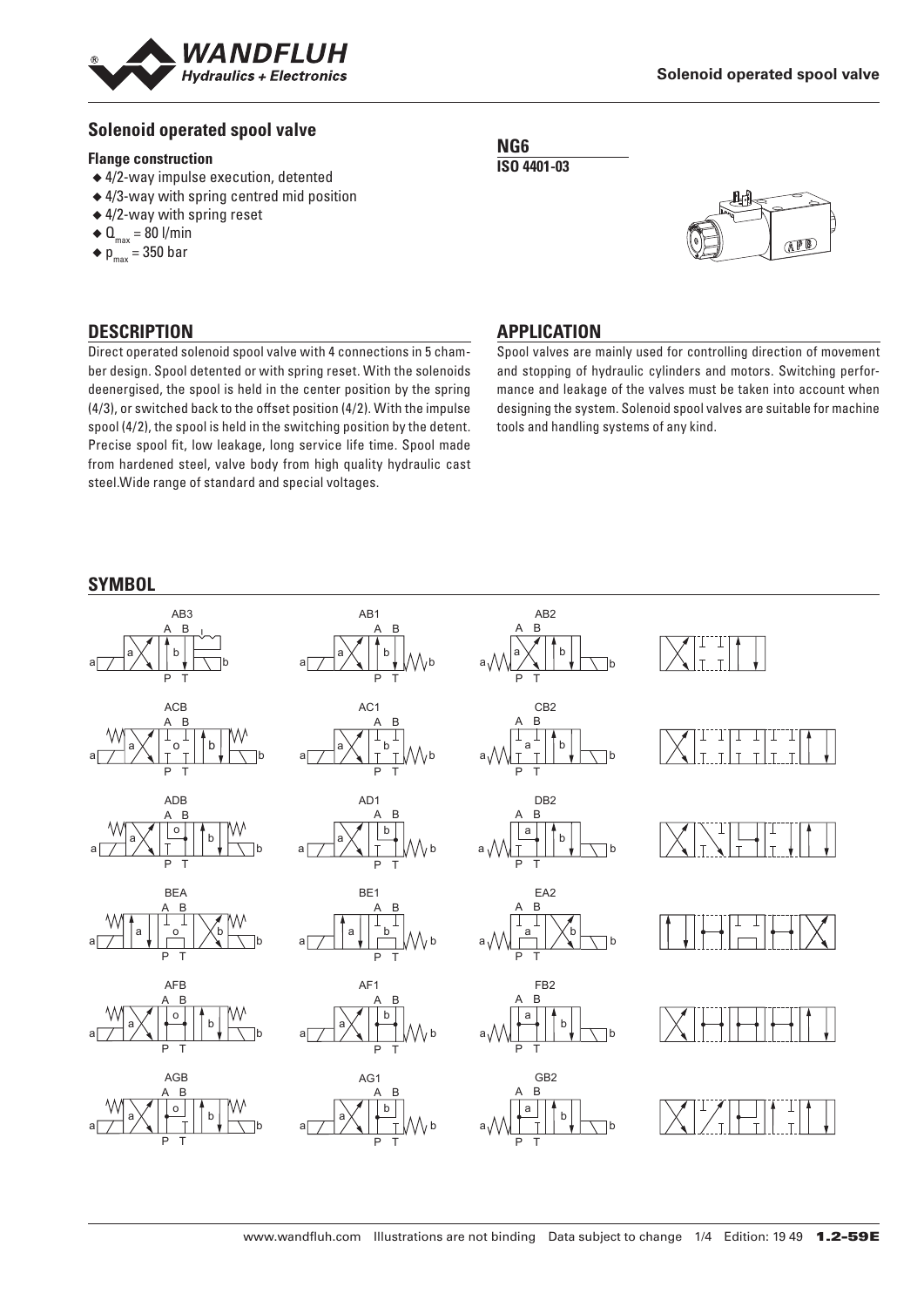

# **TYPE CODE**

| Spool valve, direct operated              |                                                                                                                      |                          | WD M F A06 -                                                  |  |  |  |  |
|-------------------------------------------|----------------------------------------------------------------------------------------------------------------------|--------------------------|---------------------------------------------------------------|--|--|--|--|
| Slip-on coil, Medium                      |                                                                                                                      |                          |                                                               |  |  |  |  |
| Flange construction                       |                                                                                                                      |                          |                                                               |  |  |  |  |
| International standard interface ISO, NG6 |                                                                                                                      |                          |                                                               |  |  |  |  |
| Designation of symbols acc. to table      |                                                                                                                      |                          |                                                               |  |  |  |  |
| Nominal voltage $U_{N}$                   | G12<br><b>12 VDC</b><br><b>115 VAC</b><br>G24<br>24 VDC<br><b>230 VAC</b><br>X5<br>without coil                      | R <sub>115</sub><br>R230 |                                                               |  |  |  |  |
| Slip-on coil                              | Metal housing, round<br>Metal housing, square                                                                        | W<br>M                   |                                                               |  |  |  |  |
| <b>Connection execution</b>               | Connector socket EN 175301-803 / ISO 4400<br><b>Connector socket AMP Junior-Timer</b><br>Connector Deutsch DT04 - 2P | $\frac{\Box}{\Box}$      | (only for $U_{N} \leq 75$ VDC)<br>(only for $U_N \le 75$ VDC) |  |  |  |  |
| Sealing material                          | <b>NBR</b><br>FKM (Viton)                                                                                            | D1                       |                                                               |  |  |  |  |
| Manual override                           | Integrated<br>Push-button<br>Spindle                                                                                 | HF1<br>HS1               |                                                               |  |  |  |  |
| Surface protection                        | Standard<br>Zinc-nickel                                                                                              | K8                       |                                                               |  |  |  |  |
| Design index (subject to change)          |                                                                                                                      |                          |                                                               |  |  |  |  |

Design index (subject to change)  $1.2 - 59$ 

#### **GENERAL SPECIFICATIONS**

| Designation         | $4/2$ -, $4/3$ -spool valve                                         |
|---------------------|---------------------------------------------------------------------|
| Construction        | Direct operated                                                     |
| Mounting            | Flange construction                                                 |
| Nominal size        | NG6 according to ISO 4401-03                                        |
| Actuation           | Switching solenoid                                                  |
| Ambient temperature | $-25+70$ °C<br>if $> +50$ °C, then no undervoltage is<br>admissible |
| Weight              | 1,53 kg (1 solenoid Economy)<br>2,07 kg (2 solenoids Economy)       |
| MTTFd               | 150 years                                                           |

# **INSTALLATION NOTES**

| Mounting type     | Flange mounting<br>4 fixing holes for socket head screws<br>$M5 \times 50$                   |
|-------------------|----------------------------------------------------------------------------------------------|
| Mounting position | Any, preferably horizontal                                                                   |
| Tightening torque | Fixing screws $M_p = 5.2$ Nm (screw<br>quality 8.8, zinc coated)<br>$M_n = 5$ Nm knurled nut |

**Note!** The length of the fixing screw depends on the base material of the connection element.

## **ACCESSORIES**

| Mating connector grey (A)      | Article no. 219.2001  |
|--------------------------------|-----------------------|
| Mating connector black (B)     | Article no. 219, 2002 |
| <b>Mounting screws</b>         | Data sheet 1.0-60     |
| Threaded subplates             | Data sheet 2.9-30     |
| <b>Multi-station subplates</b> | Data sheet 2.9-60     |
| Horizontal mounting blocks     | Data sheet 2.9-100    |
| <b>Technical explanations</b>  | Data sheet 1.0-100    |
| Filtration                     | Data sheet 1.0-50     |
| Relative duty factor           | Data sheet 1.1-430    |

## **ACTUATION**

| Actuation  | Switching solenoid, wet pin push type,<br>pressure tight                                                    |
|------------|-------------------------------------------------------------------------------------------------------------|
| Execution  | W.E45 / 23 x 50 (Data sheet 1.1-182)<br>M.S45 / 23 x 50 (Data sheet 1.1-181)                                |
| Connection | Connector socket EN 175301 - 803<br><b>Connector socket AMP Junior-Timer</b><br>Connector Deutsch DT04 - 2P |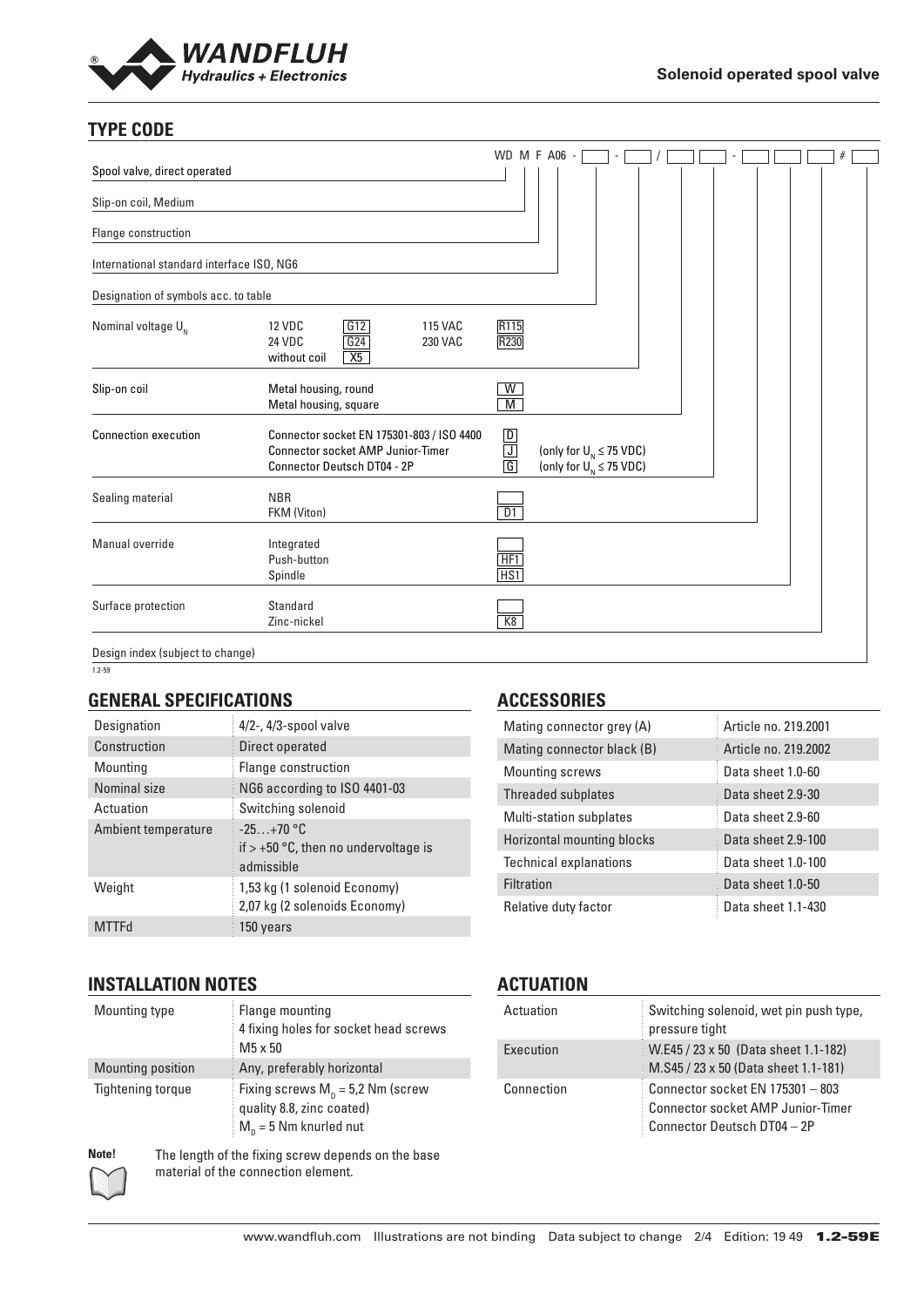

**HYDRAULIC SPECIFICATIONS** Working pressure  $p_{\text{max}} = 350$  bar Tank pressure  $p_{T_{\text{max}}} = 200 \text{ bar}$ 

Viscosity range

Contamination efficiency

fluid

Temperature range

Leakage oil See characteristics

Maximum volume flow  $\mathbf{Q}_{\text{max}} = 80$  l/min, see characteristics

Fluid Mineral oil, other fluid on request

 $\gamma$ s $\ldots$ 320 mm $^2$ /s

-25…+70 °C (NBR) -20…+70 °C (FKM)

Class 20 / 18 / 14

Filtration Required filtration grade ß 10…16 ≥ 75, see data sheet 1.0-50

# **ELECTRICAL SPECIFICATIONS**

| Protection class            | Connection execution D: IP65<br>Connection execution J: IP66<br>Connection execution G: IP67 and IP69K |
|-----------------------------|--------------------------------------------------------------------------------------------------------|
| Relative duty factor        | 100 % DF                                                                                               |
| Switching frequency         | 15'000 / h                                                                                             |
| Service life time           | 10 <sup>7</sup> (number of switching cycles,<br>theoretically)                                         |
| Voltage tolerance           | $\pm$ 10 % with regard to nominal voltage                                                              |
| Standard nominal<br>voltage | 12 VDC, 24VDC, 115 VAC, 230 VAC<br>$AC = 50$ to 60 Hz, rectifier integrated in<br>the connector socket |

**Note!** Other electrical specifications see data sheet 1.1-182 (slip-on coil W) and 1.1-181 (slip-on coil M)

### **PERFORMANCE SPECIFICATIONS**

Oil viscosity  $v = 30$  mm<sup>2</sup>/s





| $Q_{1} = f(Q)$             | Leakage volume flow characteristics<br>per control edge                            |
|----------------------------|------------------------------------------------------------------------------------|
| $Q$ [cm <sup>3</sup> /min] |                                                                                    |
| K0232 3<br>150             |                                                                                    |
| 120                        |                                                                                    |
| 90                         |                                                                                    |
| 60                         |                                                                                    |
| 30                         |                                                                                    |
| $\Omega$                   |                                                                                    |
| ▨<br><b>NN BEA</b>         | 200<br>250<br>300<br>350<br>p [bar]<br>100<br>150<br>50<br>AB3/AB1/ACB/ADB/AFB/AGB |

|                 | Volume flow direction |         |         |         |         |
|-----------------|-----------------------|---------|---------|---------|---------|
| Symbol          | $P - A$               | $P - B$ | $P - T$ | $A - T$ | $B - T$ |
| AB1/AB2/AB3     | 2                     | 2       |         |         |         |
| ACB / AC1 / CB2 | $\mathfrak{p}$        | 2       |         |         |         |
| ADB/AD1/DB2     | 2                     | 2       |         | 3       | 3       |
| BEA / BE1 / EA2 | 2                     |         | 5       |         | 2       |
| AFB / AF1 / FB2 |                       |         |         | 3       | 3       |
| AGB / AG1 / GB2 |                       |         |         |         |         |

# **STANDARDS**

| Mounting interface       | ISO 4401-03         |
|--------------------------|---------------------|
| Solenoids                | <b>DIN VDE 0580</b> |
| Connection execution D   | EN 175301 - 803     |
| <b>Protection class</b>  | EN 60 529           |
| Contamination efficiency | <b>ISO 4406</b>     |

# **SEALING MATERIAL**

NBR or FKM (Viton) as standard, choice in the type code